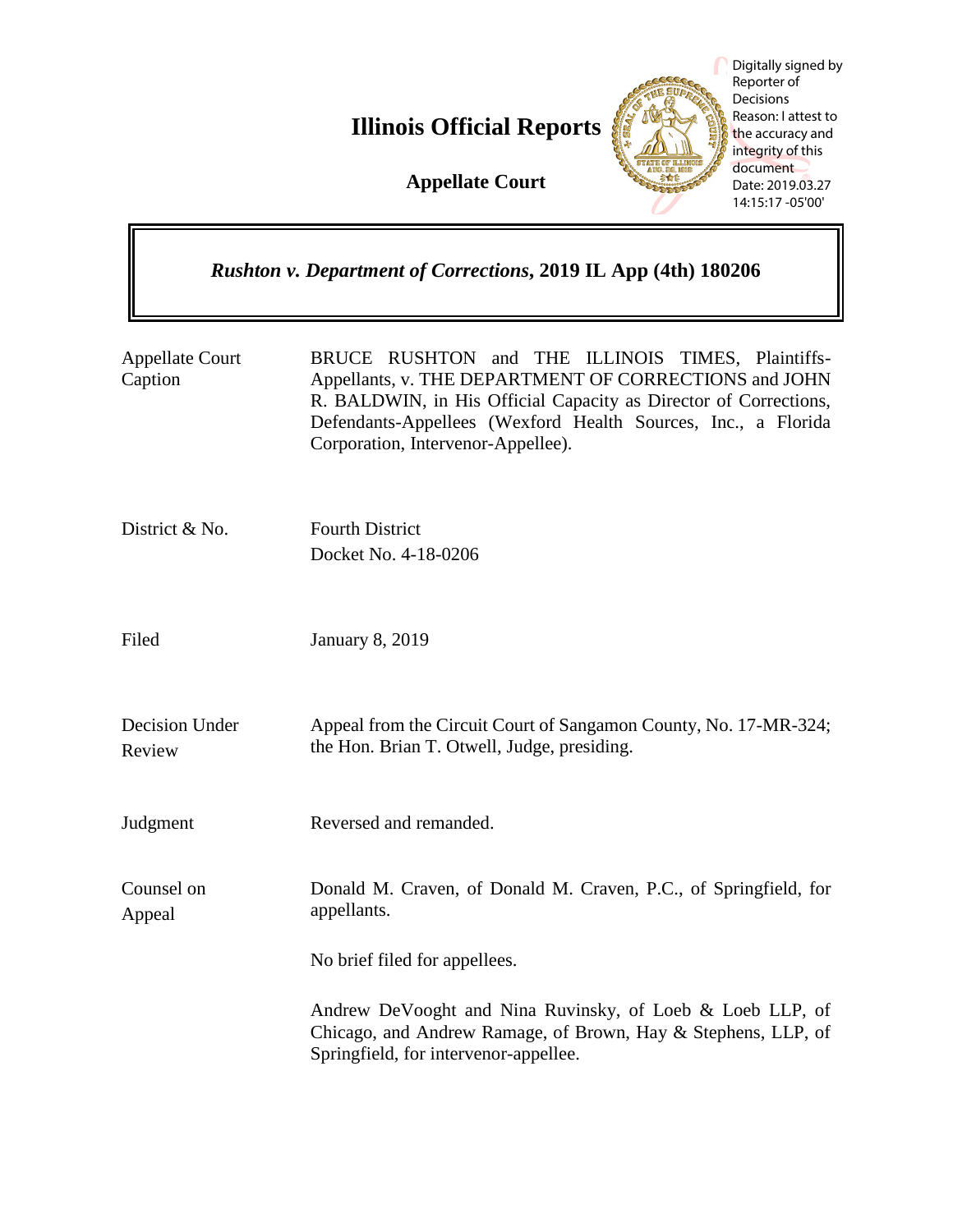Panel **IUSTICE STEIGMANN** delivered the judgment of the court, with opinion.

> Presiding Justice Holder White and Justice Knecht concurred in the judgment and opinion.

### **OPINION**

¶ 1 Wexford Health Sources, Inc. (Wexford), provides medical, dental, vision, pharmaceutical, and mental health services to prisoners in the Department of Corrections (Department). In August 2015, Wexford entered into a confidential settlement agreement with the estate of a prisoner who allegedly died from inadequate medical care. Later that month, Bruce Rushton and the Illinois Times (plaintiffs) filed a freedom of information request pursuant to the Illinois Freedom of Information Act (FOIA) (5 ILCS 140/1 *et seq.* (West 2014)) in which plaintiffs requested a copy from the Department of Wexford's settlement agreement.

¶ 2 In September 2015, the Department requested an unredacted copy of the settlement agreement from Wexford, but Wexford refused this request. In December 2015, Wexford provided a redacted copy of the settlement agreement to the Department. However, Wexford would not give the Department an unredacted version of the settlement agreement. Ultimately, the Department gave plaintiffs a copy of the redacted settlement agreement.

¶ 3 In April 2017, plaintiffs filed a complaint against the Department requesting the release of the unredacted settlement agreement. Later that month, Wexford intervened in the lawsuit and stated that the Department did not have an unredacted version of the settlement agreement in its possession.

¶ 4 In December 2017, Wexford filed a motion for summary judgment in which it argued that the confidential settlement agreement is not covered by FOIA because it is not a public record that "directly relates" to a governmental function. See 5 ILCS 140/7(2) (West 2016) ("A public record that is \*\*\* in the possession of a party [who] \*\*\* has contracted to perform a governmental function on behalf of the public body, and that directly relates to the governmental function \*\*\*, shall be considered a public record of the public body \*\*\*."). Alternatively, Wexford argued that portions of the settlement agreement should be redacted pursuant to FOIA. See *id.* § 7(1). In February 2018, the trial court granted Wexford's motion for summary judgment, concluding that the settlement agreement did not "directly relate" to a governmental function.

- ¶ 5 Plaintiffs appeal, arguing that the settlement agreement "directly relates" to a governmental function. We agree and reverse and remand for further proceedings.
- 

## ¶ 6 I. BACKGROUND

## **T** 7 **A. The FOIA Request**

- 2 -

¶ 8 Bruce Rushton is a journalist for the Illinois Times, which is a newspaper based in Springfield, Illinois. In August 2015, pursuant to FOIA, plaintiffs requested that the Department turn over "[a]ll settlement agreements pertaining to claims and/or lawsuits filed in connection with the death of Alfonso Franco, a former inmate at [the] Taylorville Correctional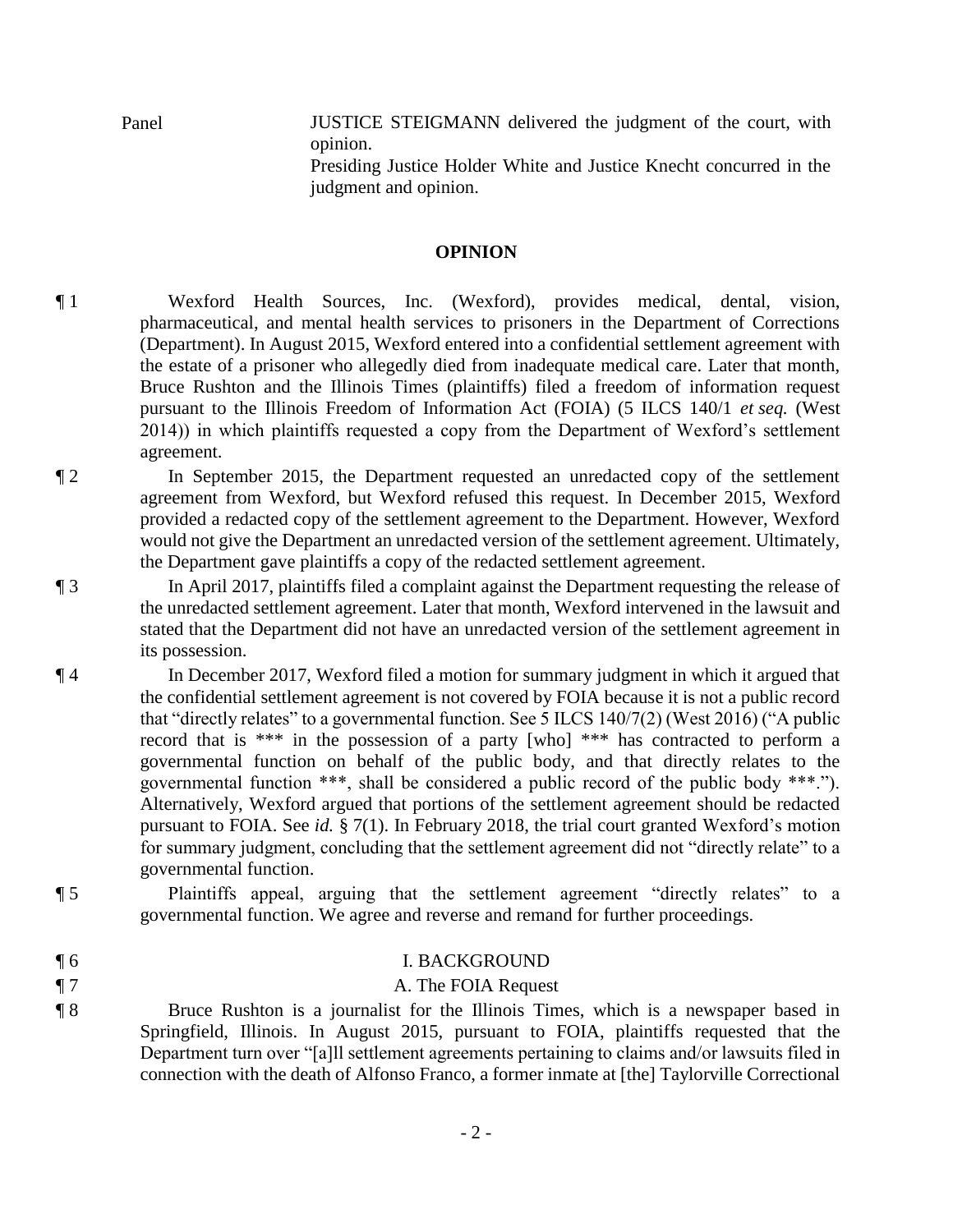Center who died from cancer in 2012." Plaintiffs elaborated that "[t]his request includes but is not limited to settlement agreements involving any private entities charged with providing health care to Mr. Franco, including but not limited to Wexford Health Sources."

¶ 9 In relevant part, FOIA provides as follows:

"A public record that is not in the possession of a public body but is in the possession of a party with whom the agency has contracted to perform a governmental function on behalf of the public body, and that *directly relates* to the governmental function and is not otherwise exempt under this Act, shall be considered a public record of the public body, for purposes of this Act." (Emphasis added.) 5 ILCS 140/7(2) (West 2014).

- ¶ 10 In September 2015, the Department requested an unredacted copy of the settlement agreement from Wexford, but Wexford refused this request. In December 2015, Wexford provided a redacted copy of the settlement agreement to the Department.
- ¶ 11 In August 2016, the Department renewed its request for an unredacted copy of the settlement agreement. The Department intended to review the unredacted copy and, if applicable, redact the agreement pursuant to FOIA and provide it to plaintiffs. The Department stated that if Wexford did not give it an unredacted copy, it would provide the redacted copy to plaintiffs. However, Wexford would not give the Department an unredacted version of the settlement agreement. Ultimately, the Department gave plaintiffs a copy of the redacted settlement agreement.
- ¶ 12 In April 2017, plaintiffs filed a complaint against the Department in which it requested the release of the unredacted settlement agreement. Later that month, Wexford was given leave to intervene in the lawsuit. Wexford filed an answer in which it noted that the Department did not have an unredacted copy of the settlement agreement.

# ¶ 13 B. The Motions for Summary Judgment

- ¶ 14 In December 2017, Wexford filed a motion for summary judgment in which it argued that (1) the confidential settlement agreement is not covered by FOIA because it is not a public record that "directly relates" to a governmental function or, in the alternative, (2) portions of the settlement agreement should be redacted pursuant to FOIA. 5 ILCS 140/7(1), (2) (West 2016).
- ¶ 15 Later that month, plaintiffs filed a motion for summary judgment in which they argued (1) the settlement agreement "directly relates" to a governmental function, (2) Wexford had waived any redaction argument, and (3) the settlement agreement should not be partially redacted.
- ¶ 16 C. The Trial Court's Order ¶ 17 In February 2018, the trial court granted Wexford's motion for summary judgment. The court concluded that FOIA did not require the disclosure of the settlement agreement because it did not "directly relate" to a governmental function. *Id.* § 7(2). As a result, the court did not consider whether the settlement agreement should be partially redacted pursuant to FOIA. *Id.*   $§ 7(1).$
- ¶ 18 This appeal followed.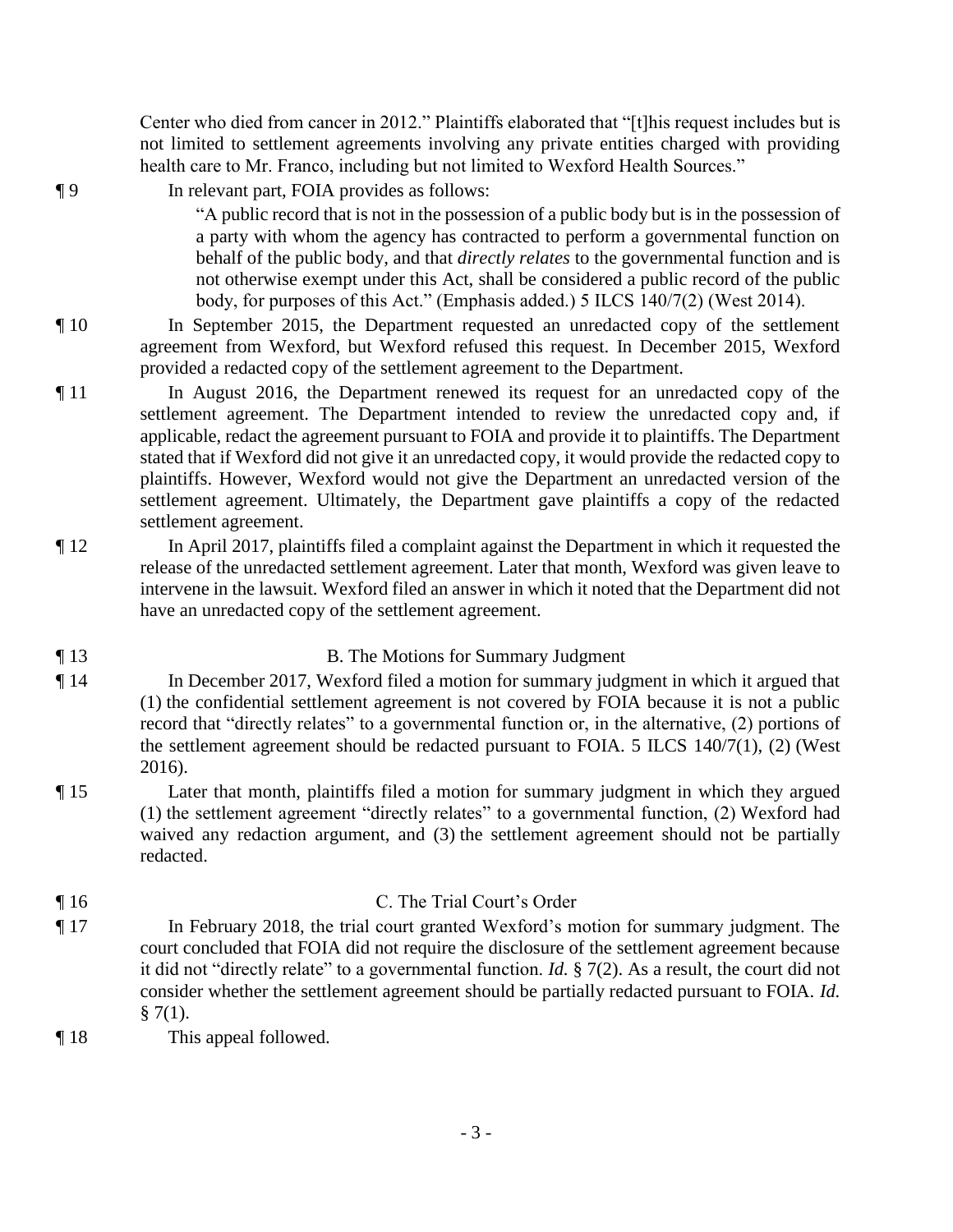| I<br>۰, |  |
|---------|--|
|---------|--|

### **II. ANALYSIS**

¶ 20 Plaintiffs appeal, arguing that the settlement agreement "directly relates" to a governmental function. We agree and reverse and remand for further proceedings.

**The Applicable Law** A. The Applicable Law

- ¶ 22 Summary judgment is proper only if there is no genuine issue of material fact and the moving party is entitled to judgment as a matter of law. 735 ILCS 5/2-1005(c) (West 2016). When parties file cross-motions for summary judgment, they agree that only a question of law is involved and invite the court to decide the issues based on the record. *Pielet v. Pielet*, 2012 IL 112064, ¶ 28, 978 N.E.2d 1000. An order granting summary judgment is reviewed *de novo*. *Uphoff v. Grosskopf*, 2013 IL App (4th) 130422, ¶ 11, 2 N.E.3d 498.
- ¶ 23 FOIA requires that a public body "make available to any person for inspection or copying all public records, except as otherwise provided." 5 ILCS 140/3(a) (West 2016). A public body includes "all legislative, executive, administrative, or advisory bodies of the State." *Id.* § 2(a). A public record is "all records, reports, forms, writings, letters, memoranda, \*\*\* and all other documentary materials pertaining to the transaction of public business." *Id.* § 2(c).
- ¶ 24 FOIA can also require the production of public records that are in the possession of private parties. Section 7(2) of FOIA provides as follows:

"A public record that is not in the possession of a public body but is in the possession of a party with whom the agency has contracted to perform a governmental function on behalf of the public body, and that *directly relates* to the governmental function and is not otherwise exempt under this Act, shall be considered a public record of the public body, for purposes of this Act." (Emphasis added.) *Id.* § 7(2).

¶ 25 The purpose of FOIA is to open public records "to the light of public scrutiny." (Internal quotation marks omitted.) *City of Champaign v. Madigan*, 2013 IL App (4th) 120662, ¶ 29, 992 N.E.2d 629. "In furtherance of this policy, FOIA is to be liberally construed while exemptions are to be read narrowly." *State Journal-Register v. University of Illinois Springfield*, 2013 IL App (4th) 120881, ¶ 21, 994 N.E.2d 705; see also *Peoria Journal Star v. City of Peoria*, 2016 IL App (3d) 140838, ¶ 13, 52 N.E.3d 711.

¶ 26 In *Better Government Ass'n v. Illinois High School Ass'n*, 2017 IL 121124, ¶ 62, 89 N.E.3d 376, the supreme court interpreted the purpose of section 7(2) and concluded as follows:

> "The BGA  $[$ (Better Government Association)] asserts that in adding section 7(2), it was the General Assembly's intent to respond to the growing concern related to the privatization of government responsibilities and its impact on the right of public information access and transparency. As the BGA points out, when governmental functions are privatized, there is a risk of decreased accountability and transparency. We agree that such an interpretation is consistent with the purpose of the FOIA, which is expressly based on a policy of full, complete disclosure regarding the affairs of government to promote accountability in government and an informed citizenry. 5 ILCS 140/1 (West 2014); *Bowie v. Evanston Community Consolidated School District No. 65*, 128 Ill. 2d 373, 378-79 (1989). To that end, we agree that section 7(2) ensures that governmental entities must not be permitted to avoid their disclosure obligations by contractually delegating their responsibility to a private entity."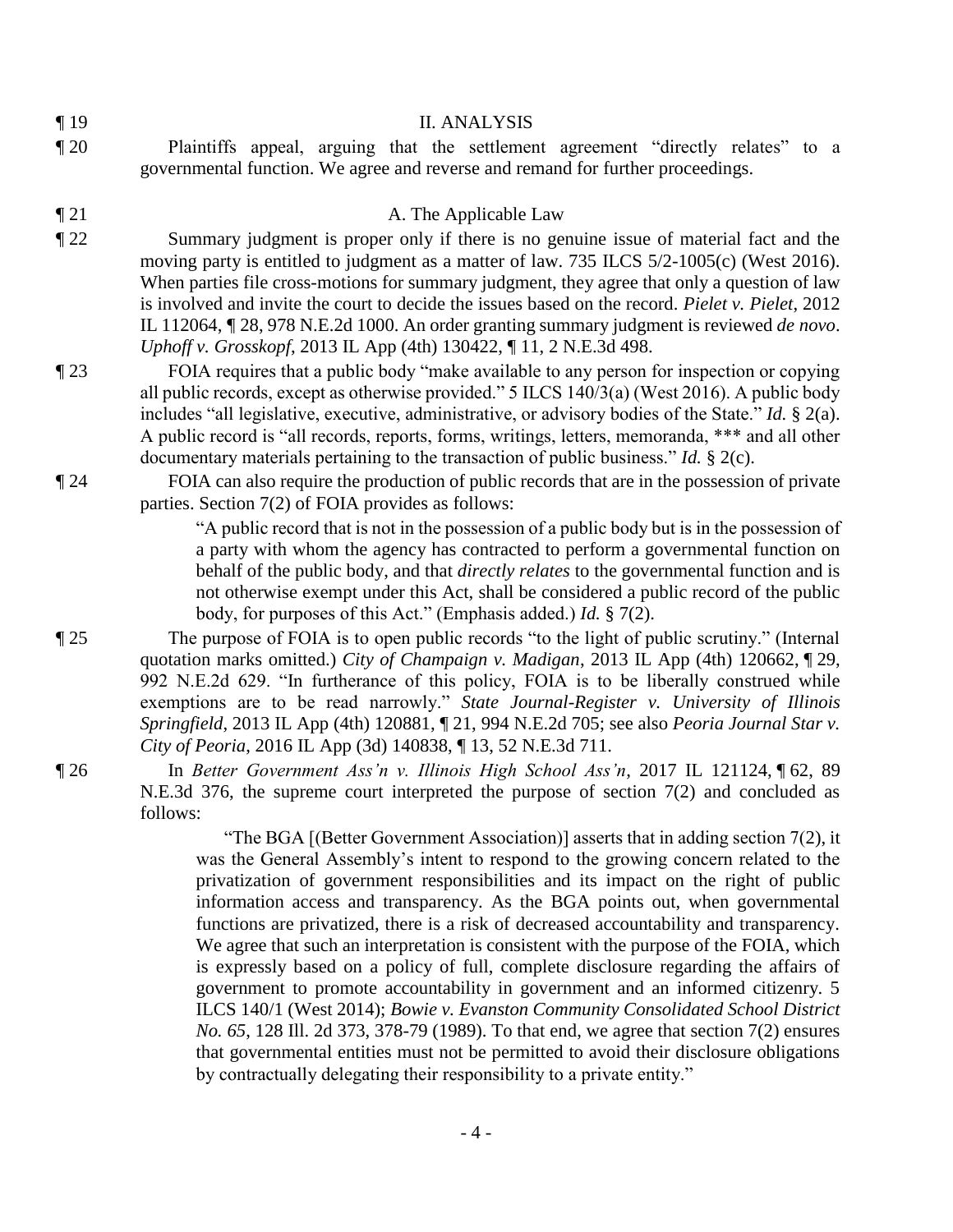¶ 27 In *Chicago Tribune v. College of Du Page*, 2017 IL App (2d) 160274, ¶ 47, 79 N.E.3d 694, the Chicago Tribune requested that the court define the term " 'governmental function' " as it relates to section 7(2) of FOIA. The Second District declined this request, reasoning as follows:

> "[W]e are hesitant to adopt a sweeping pronouncement of black letter law in this case, because it might prove to be insufficiently flexible to account for the myriad of governmental entities to which FOIA applies, to say nothing of the individualized governmental functions they each perform. Rather, we believe that such analysis must be subject to a fact-specific inquiry \*\*\*." *Id. ¶* 48.

¶ 28 The primary rule of statutory construction is to ascertain and give effect to the intent of the legislature. *In re Jarquan B.*, 2017 IL 121483, ¶ 22, 102 N.E.3d 182. The best indicator of the legislature's intent is the plain and ordinary meaning of the statute. *In re J.C.*, 2012 IL App (4th) 110861, ¶ 19, 966 N.E.2d 453. When the language of a statute is clear and unambiguous, it should be applied as written without resort to extrinsic aids of construction. *Poris v. Lake Holiday Property Owners Ass'n*, 2013 IL 113907, ¶ 47, 983 N.E.2d 993. "Additionally, in determining the legislative intent of a statute, a court may consider not only the language used, but also the reason and necessity for the law, the evils sought to be remedied, and the purposes to be achieved." *Prazen v. Shoop*, 2013 IL 115035, ¶ 21, 998 N.E.2d 1. Courts should construe words and phrases in light of other relevant provisions. *In re C.P.*, 2018 IL App (4th) 180310, ¶ 18. Statutory interpretation is a question of law reviewed *de novo*. *City of Champaign*, 2013 IL App (4th) 120662, ¶ 28.

### ¶ 29 B. This Case

- ¶ 30 We initially note that FOIA does not define the term "directly relates," which appears in section 7(2). See 5 ILCS 140/2, 7(2) (West 2016). However, similar to the Second District in *College of Du Page*, we decline to define this term because any definition might prove to be insufficiently flexible in future cases. *College of Du Page*, 2017 IL App (2d) 160274, ¶ 48*.*  Instead, we conclude that whether a public record "directly relates" to a governmental function is a fact-specific inquiry. *Id.* Furthermore, the term "directly relates" must be liberally construed in light of FOIA's purpose. *City of Champaign*, 2013 IL App (4th) 120662, ¶ 29; *Peoria Journal Star*, 2016 IL App (3d) 140838, ¶ 13.
- ¶ 31 In this case, Wexford contracted to provide medical care to prisoners in the Department. In so doing, Wexford, a private party, contracted with the Department, a public body, to perform a governmental function. See *People v. Manning*, 371 Ill. App. 3d 457, 462, 863 N.E.2d 289, 295 (2007) ("[t]he eighth amendment to the federal constitution [citation] requires that prison officials ensure that inmates receive adequate medical care").
- ¶ 32 Here, plaintiffs requested "[a]ll settlement agreements pertaining to claims and/or lawsuits filed in connection with the death of Alfonso Franco, a former inmate at [the] Taylorville Correctional Center who died from cancer in 2012." Plaintiffs elaborated that "[t]his request includes \*\*\* settlement agreements involving any private entities charged with providing health care to Mr. Franco, including but not limited to Wexford Health Sources." The Department tried to accommodate this request, but Wexford refused to give an unredacted copy of the settlement agreement.
- ¶ 33 Based on the unique and undisputed facts of this case, we conclude that Wexford's settlement agreement *directly relates* to a governmental function because that settlement